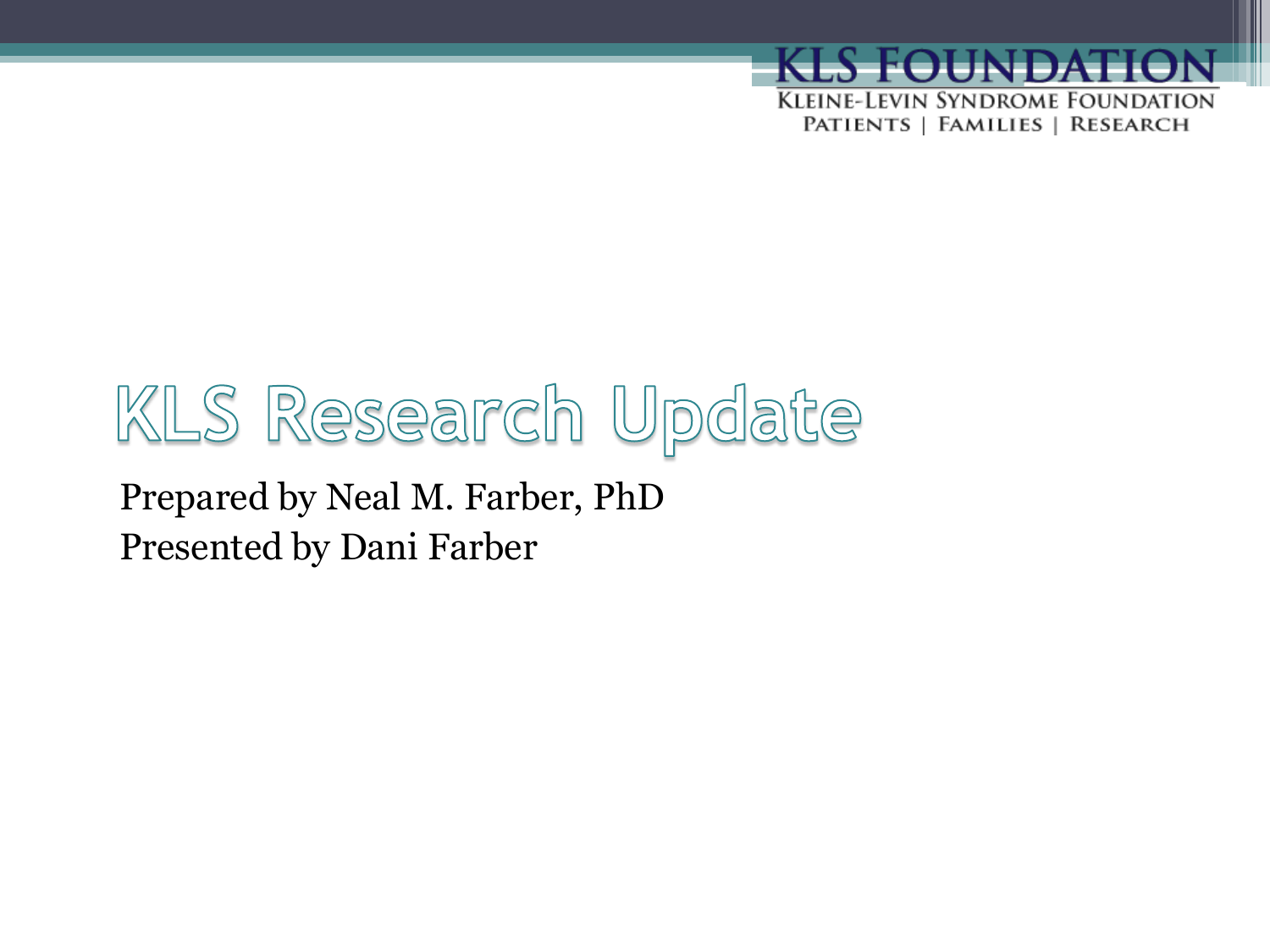# KLS Research Introduction

- Challenge KLS is a rare, 'orphan disease'
- 15 years ago, sparse research being conducted
- Mostly single 'case reports', little scientific value
- KLS is an unusual medical disorder:

Understanding the cause KLS will lead to better treatment for the benefit of patients <u>and</u> lead to new insights in sleep, behavior & neurobiology

**SYNDROME FOUNDATION**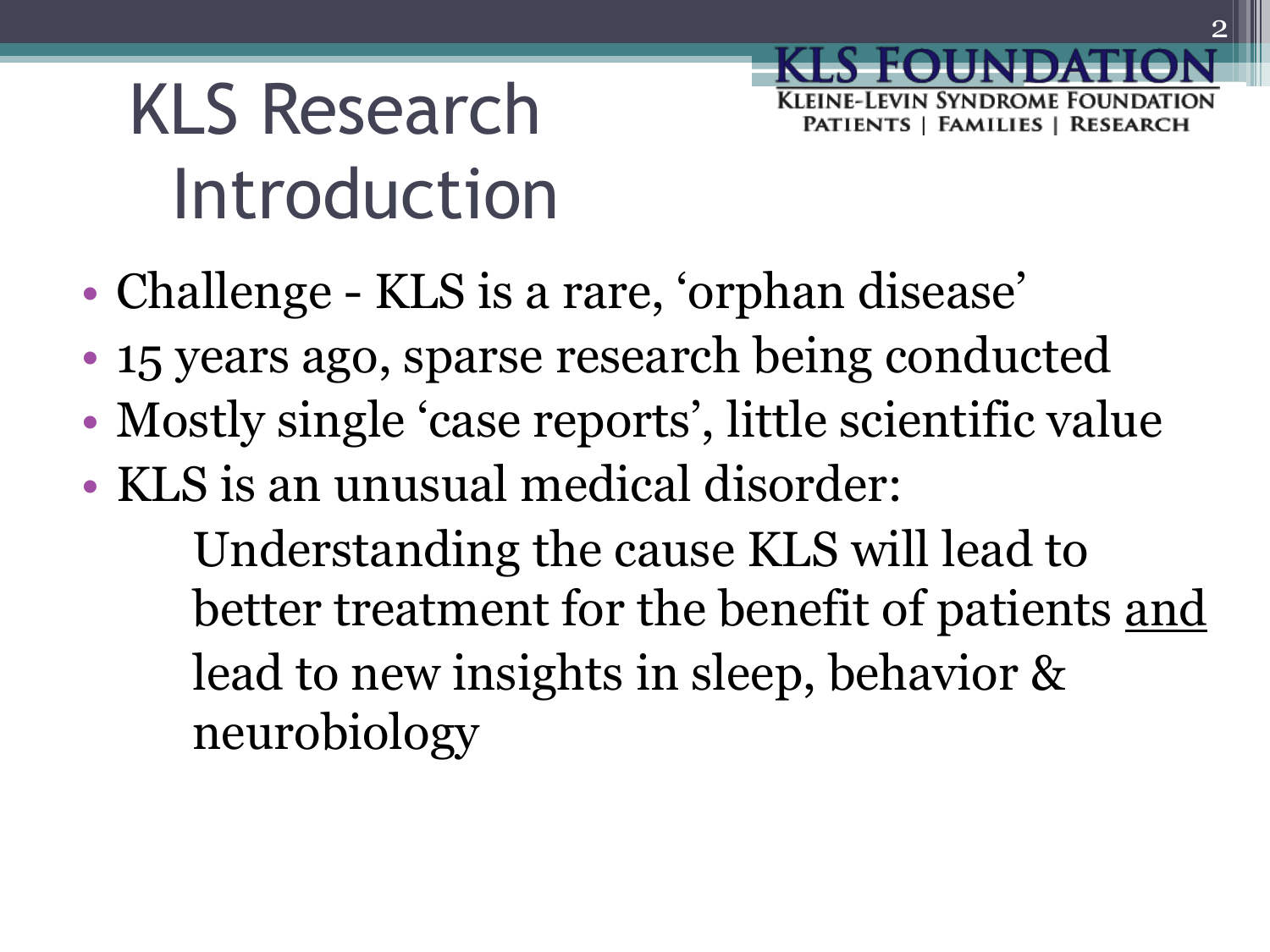

It is estimated that 6%-10% of the world's population will suffer from a rare disease at one point in life and almost 1 in every 5 personally knows of an individual suffering from a rare disease. Finding a cure or better treatment for such patients is fundamental not only to their lives but also to society as a whole.

 … there is a great potential to improve the work amongst all stakeholders: patient organizations, governmental authorities, health technology assessment organizations, payers, drug developers and patients' access to such drugs.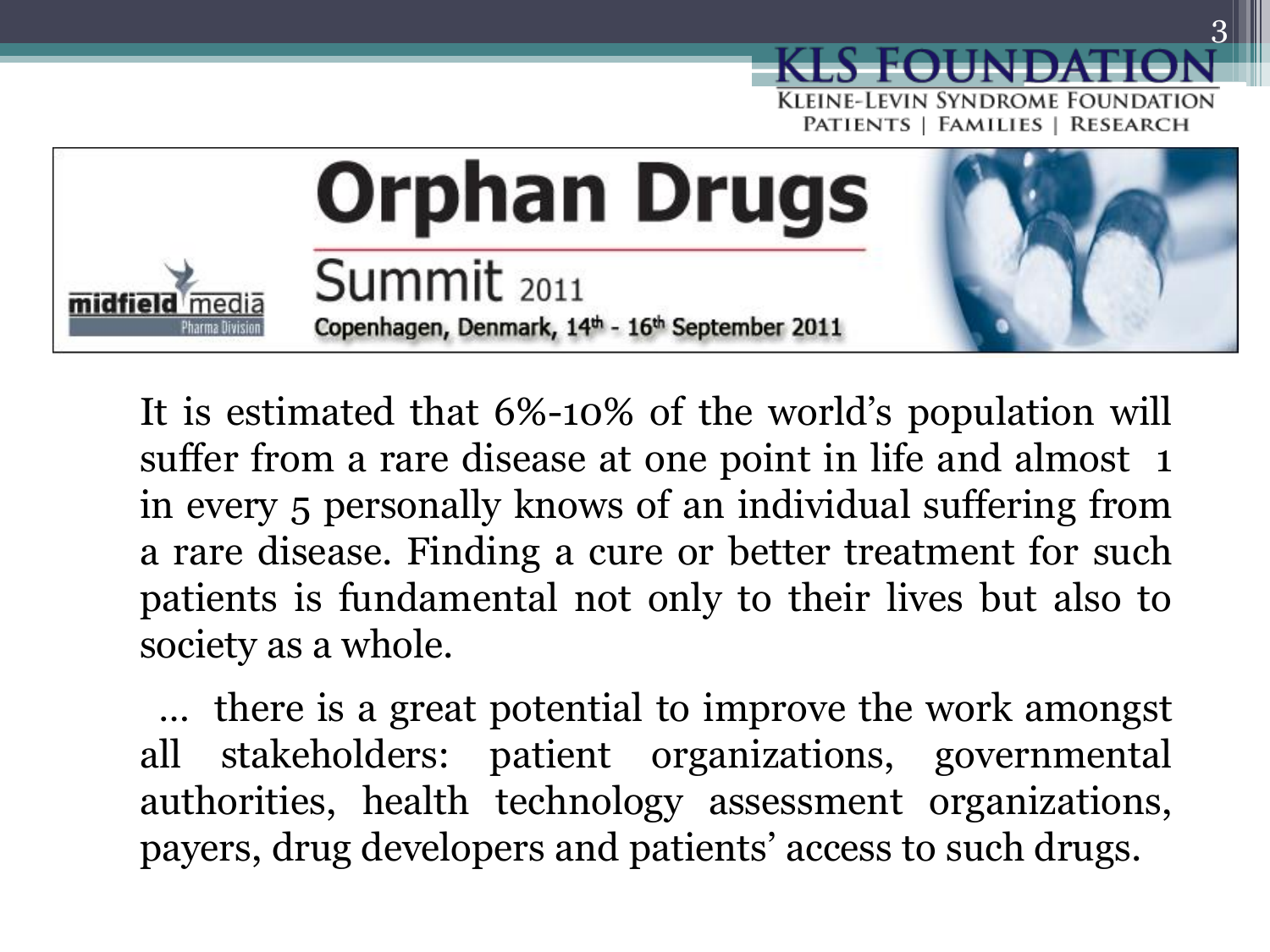# Building a Research Program

• KLS Foundation mission … to support scientific research, to find effective treatment & ultimately a cure for KLS



- Bring leading KLS researchers together
	- 2006 (Utah) APSS Annual Sleep Conference 1st KLS Symposium
	- 2011 (California) KLS Foundation Conference
	- 2015 (S. Korea) World Congress on Sleep Medicine KLS Symposium

Kleine-Levin Syndrome Foundation PATIENTS | FAMILIES | RESEARCH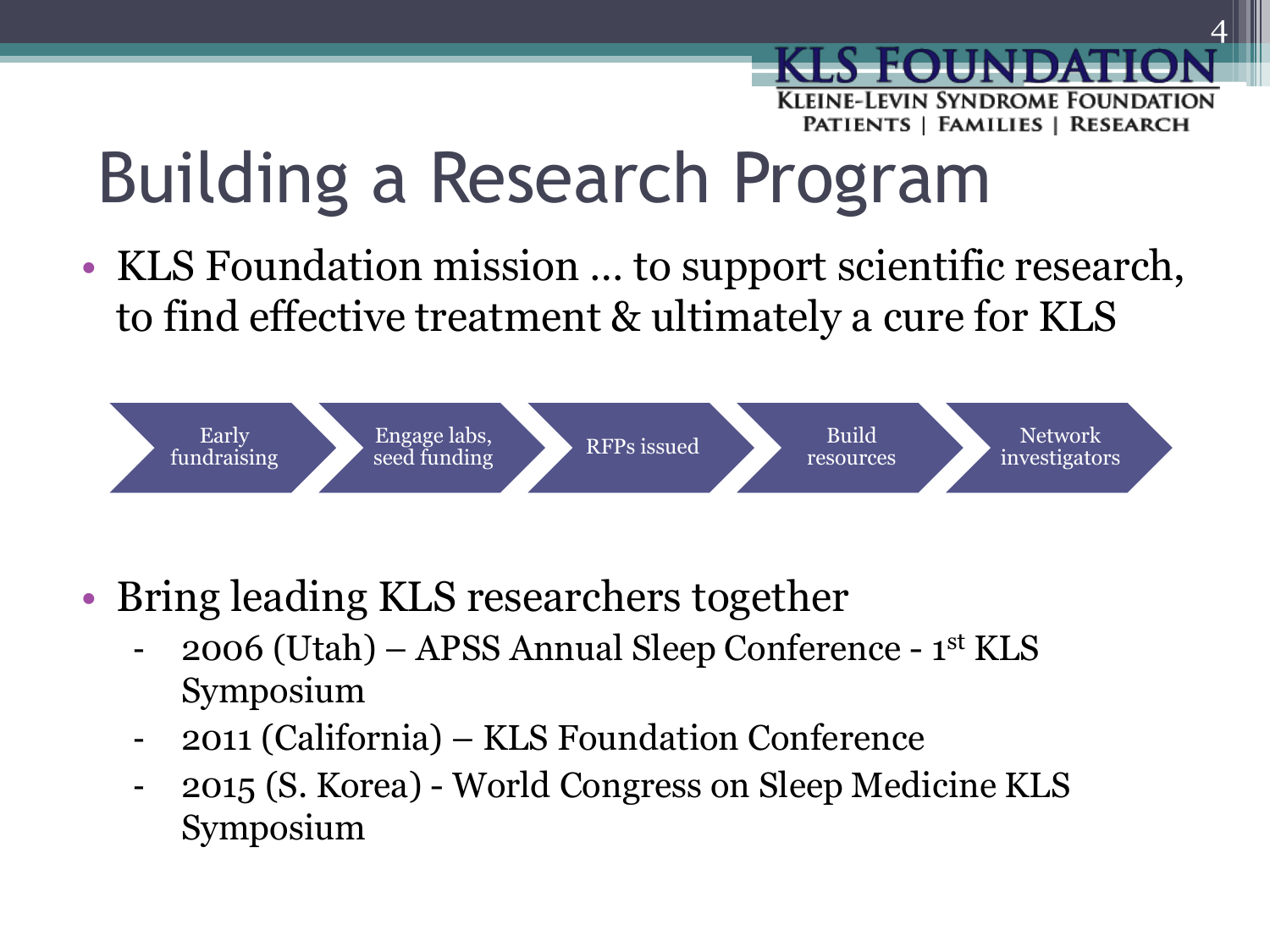## KLS Research – where to start?

- Some clinical observables:
	- All medical tests within normal ranges
	- Typically starts in adolescence with the first episode following an illness, trauma or other stress event
	- Episodes are cyclical, lasting from a week to months
	- Frequency of episodes vary from monthly to years in between
- There is no known test for KLS
- There is no known cure or consistent treatment

SYNDROME FOU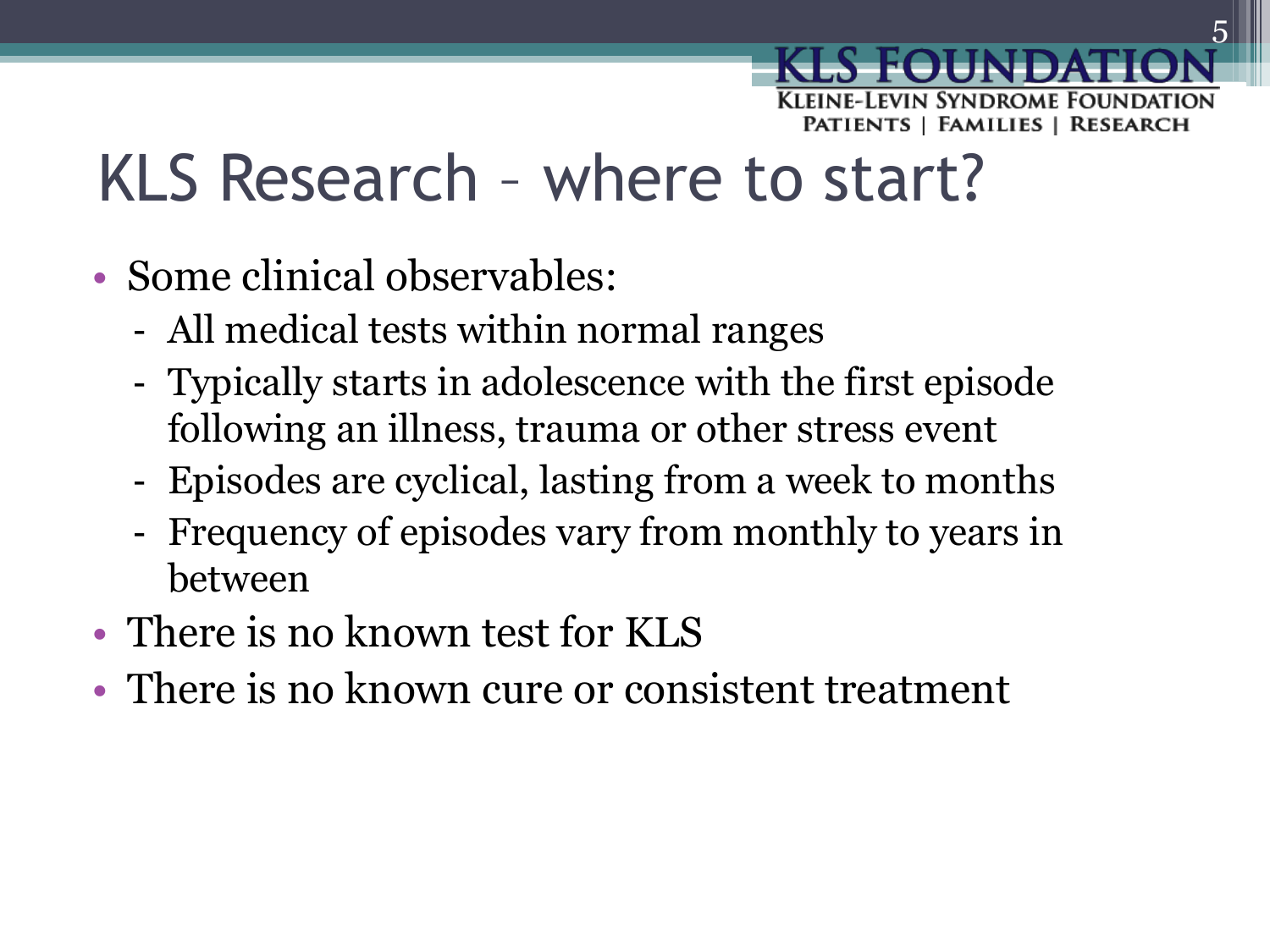# KLS Medical Research - Challenges

- Etiology ('cause of illness') unknown
- All medical tests within normal ranges
- Nature of illness (episodic, attenuates over time)
- Small patient population, obtaining clinical samples
- Accurate diagnosis
- Funding

VIN SYNDROME FOUNDATION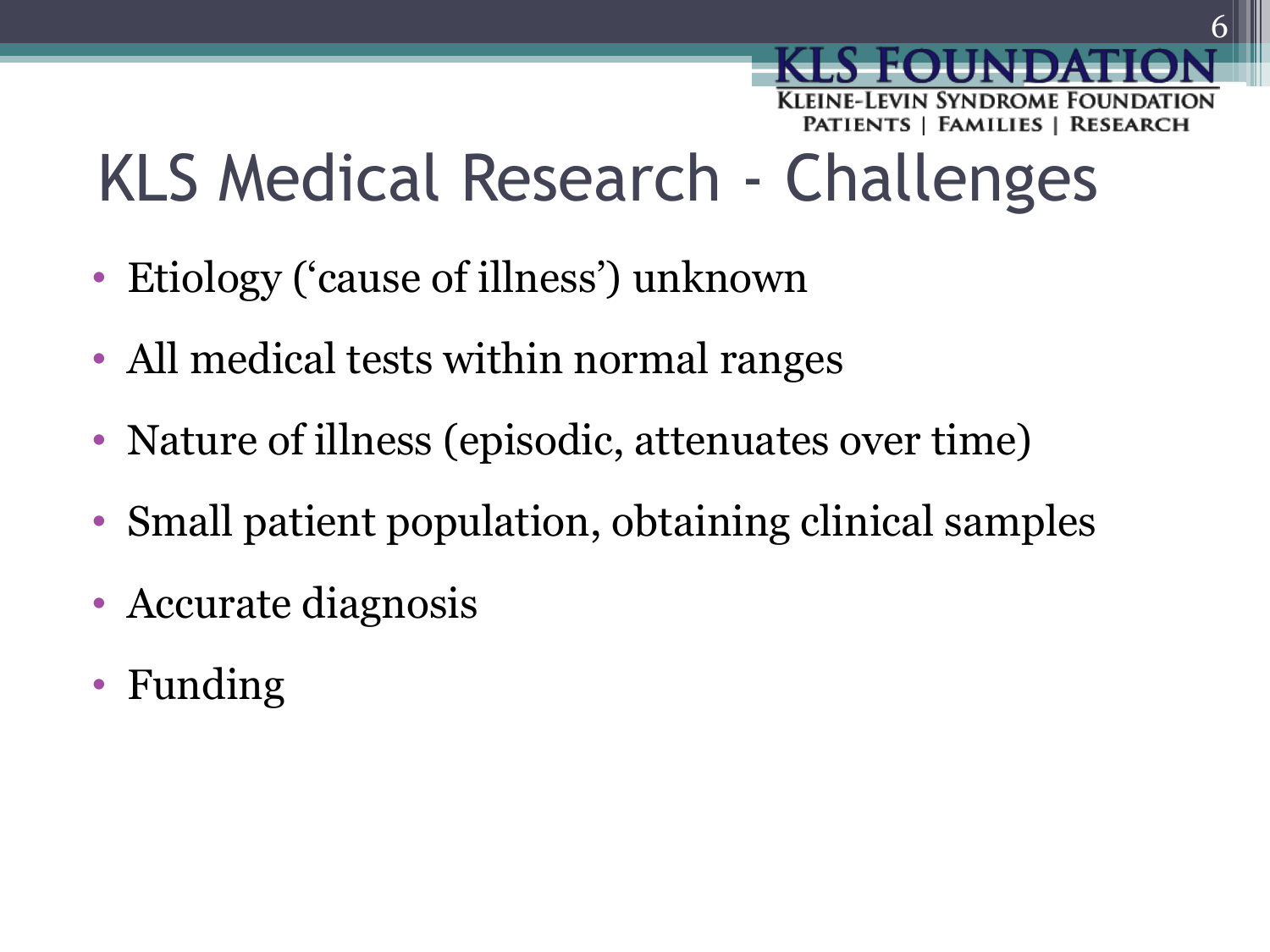#### **KLEINE-LEVIN SYNDROME FOUNDATION** KLS Research PATIENTS | FAMILIES | RESEARCH some working hypotheses

| Genetic?          | • Ethnic prevalence, Multiplex<br>cases   |
|-------------------|-------------------------------------------|
| Viral?            | • Viral-like prodrome, Cyclical<br>nature |
| Immune mediated?  | • Presentation, HLA                       |
| Neuro-anatomical? | • Brain Imaging data, Onset               |
| Hormonal?         | • Sporadic clinical findings              |
| Environmental?    |                                           |

S FOUNDAT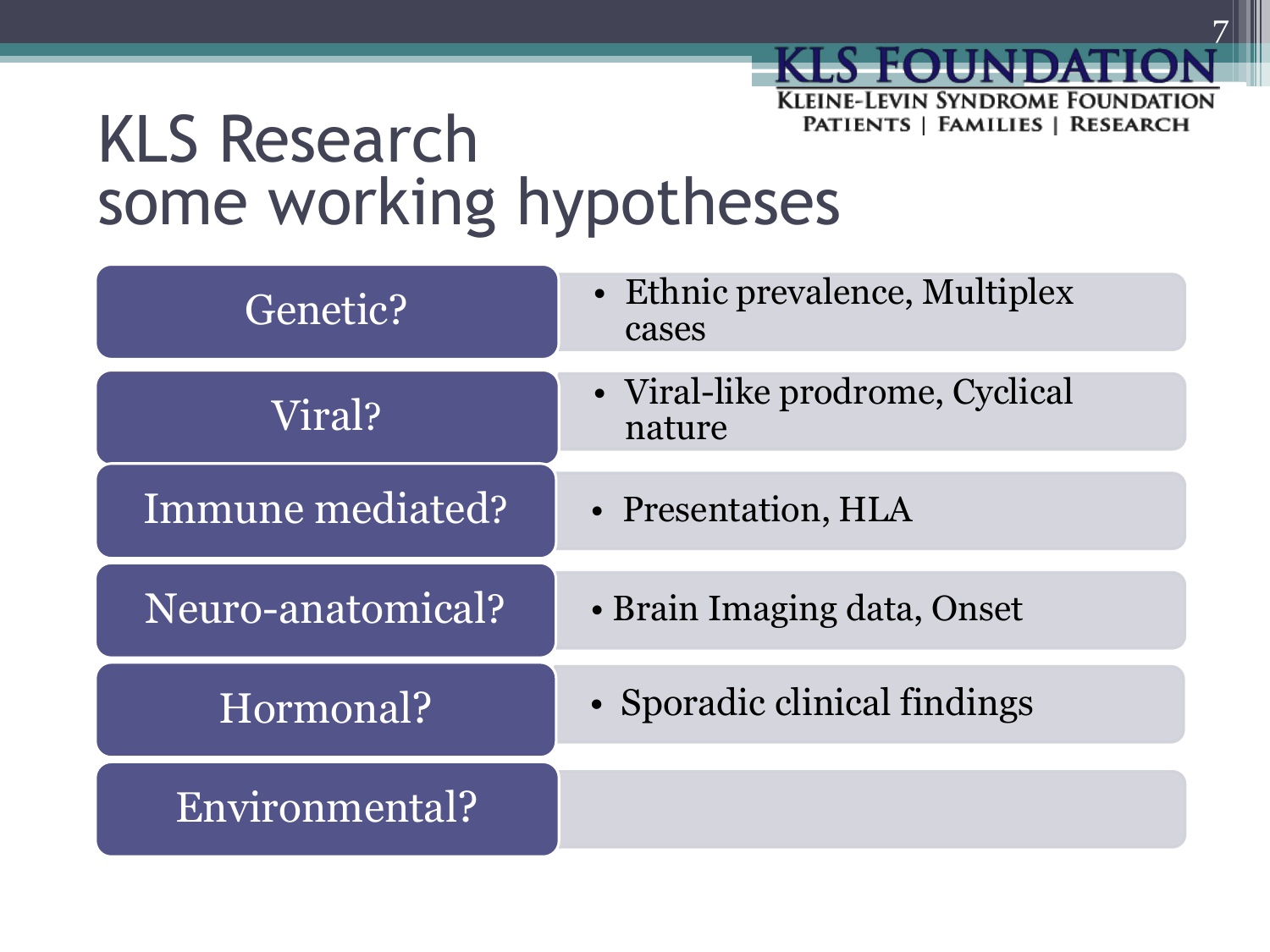# KLS Research Groups

| <b>Lead Researcher</b>                                                        | Location        | <b>Area of KLS Research</b>    |  |  |
|-------------------------------------------------------------------------------|-----------------|--------------------------------|--|--|
| Isabelle Arnulf, MD, PhD*                                                     | Paris, France   | <b>Clinical investigations</b> |  |  |
| Emmanuel Mignot, MD, PhD*                                                     | California, USA | Genetics                       |  |  |
| Yu-Shu Huang, MD                                                              | Taiwan, RoC     | Long term studies              |  |  |
| Han Fang, MD <sup>*</sup>                                                     | China           | Hypocretin, clinical studies   |  |  |
| Anne-Marie Landtblom, MD, PhD*                                                | Sweden          | Neuroanatomical imaging        |  |  |
| Yakov Sivan, MD <sup>*</sup>                                                  | Israel          | Environmental                  |  |  |
| <b>Geert Mayer, MD</b>                                                        | Germany         | Hypocretin, lithium treatments |  |  |
| Charles Chiu, MD, PhD*                                                        | California      | <b>Viral Infections</b>        |  |  |
| Francesca Cañellas Dols, MD <sup>*</sup>                                      | Spain           | Autoimmunity to brain          |  |  |
| proteins<br>* recipient of financial support from KLS Foundation for research |                 |                                |  |  |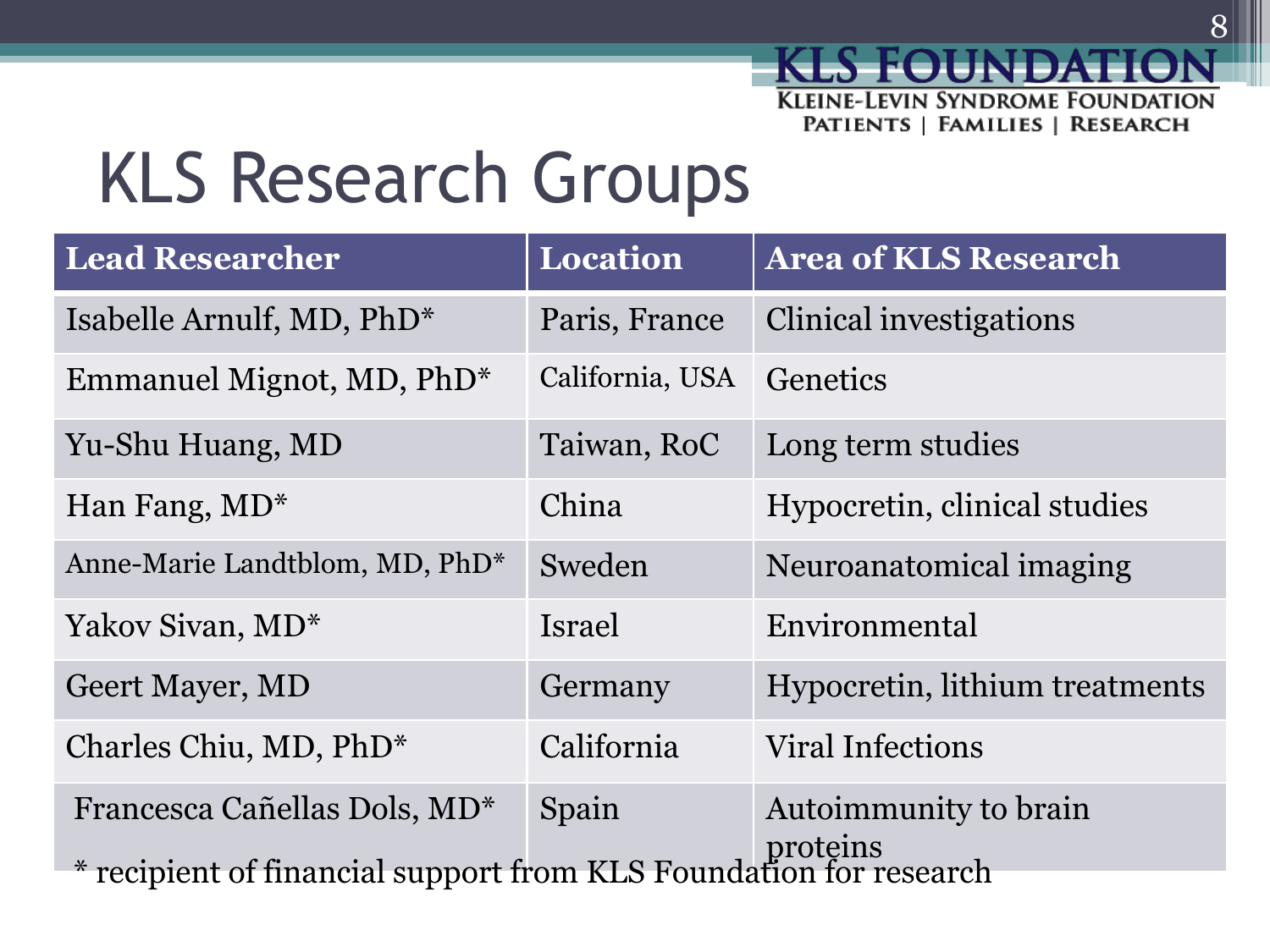

### Medical publications about KLS

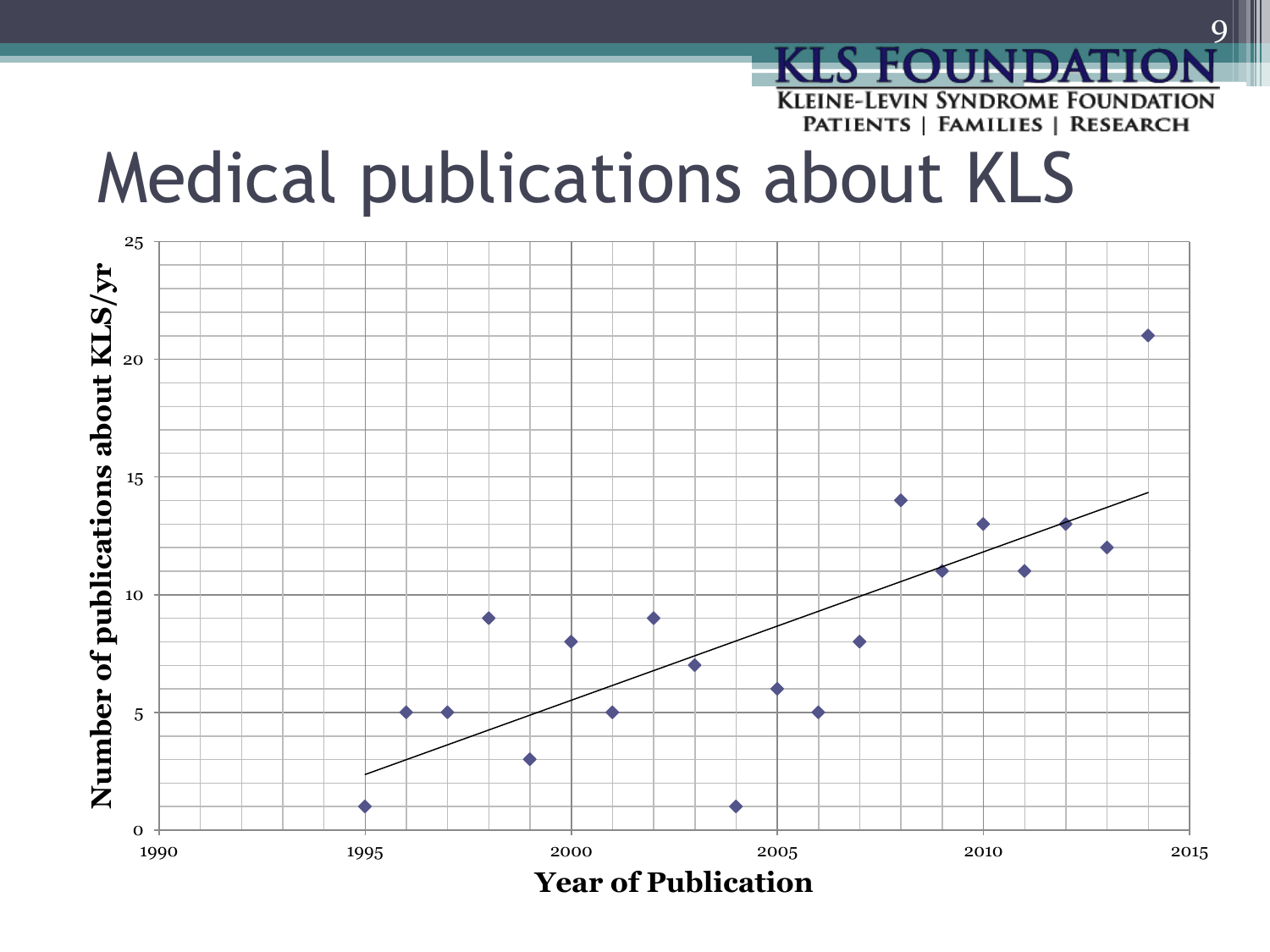#### **KLEINE-LEVIN SYNDROME FOUNDATION** PATIENTS | FAMILIES | RESEARCH Importance of participation in KLS research



#…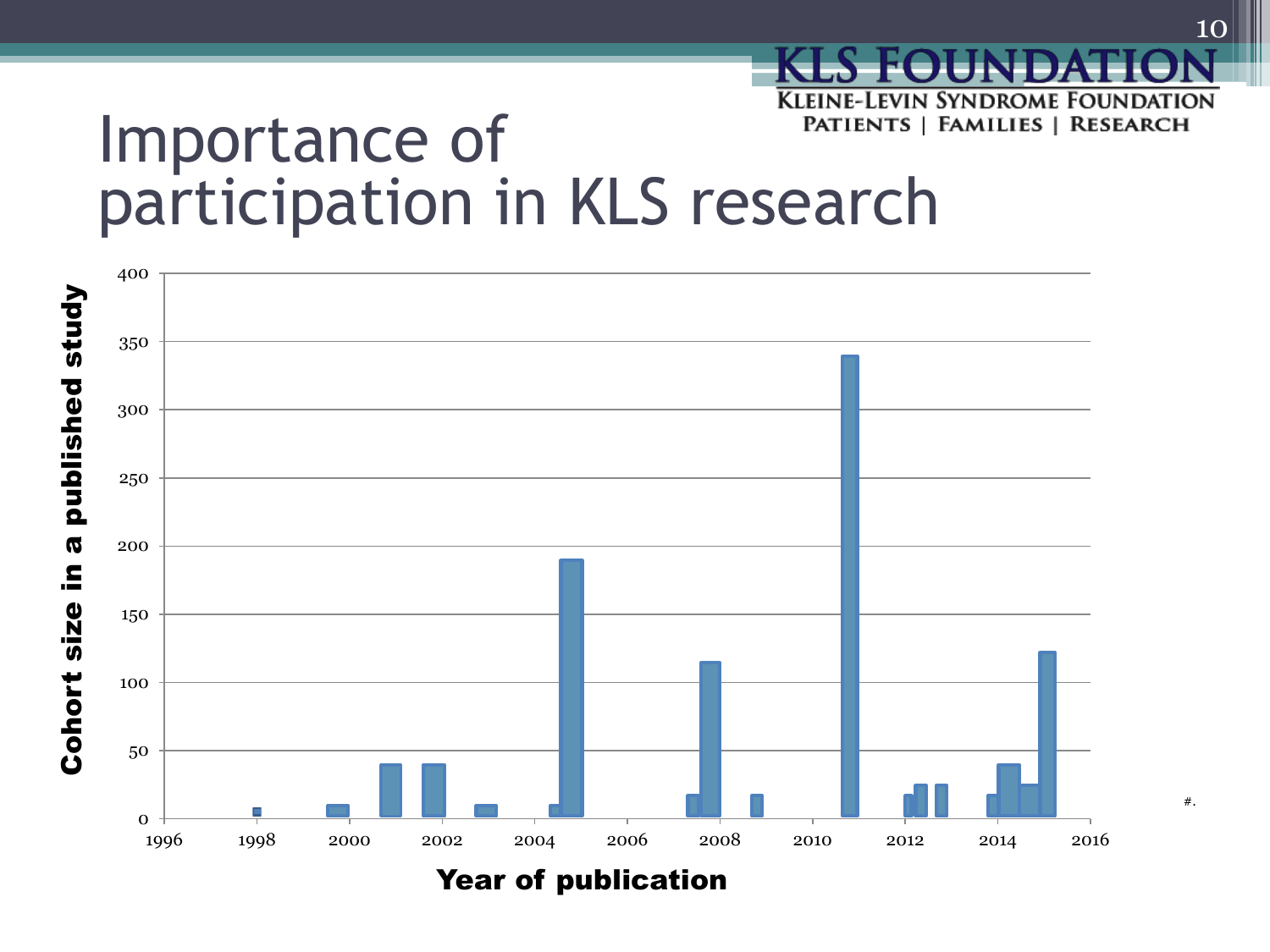

## Medical Reviews on KLS

- Summary medical review articles are valuable for researchers, healthcare providers, KLS families, school/work support needs
- There are now several good review articles on KLS:
	- Arnulf et al. [Kleine-Levin syndrome: a systematic review of 186](http://www.ncbi.nlm.nih.gov/pubmed/16230322)  [cases in the literature.](http://www.ncbi.nlm.nih.gov/pubmed/16230322) Brain (2005)
	- Billiard et al. [Recurrent hypersomnia: a review of 339 cases.](http://www.ncbi.nlm.nih.gov/pubmed/20970360) Sleep Med Rev (2011)
	- Arnulf et al. [Diagnosis, disease course, and management of](http://www.ncbi.nlm.nih.gov/pubmed/22995695)  [patients with Kleine-Levin syndrome.](http://www.ncbi.nlm.nih.gov/pubmed/22995695) Lancet Neurology (2012)
	- Miglis & Guilleminault. [Kleine-Levin syndrome: a review.](http://www.ncbi.nlm.nih.gov/pmc/articles/PMC3901778/) Nature & Science of Sleep (2014)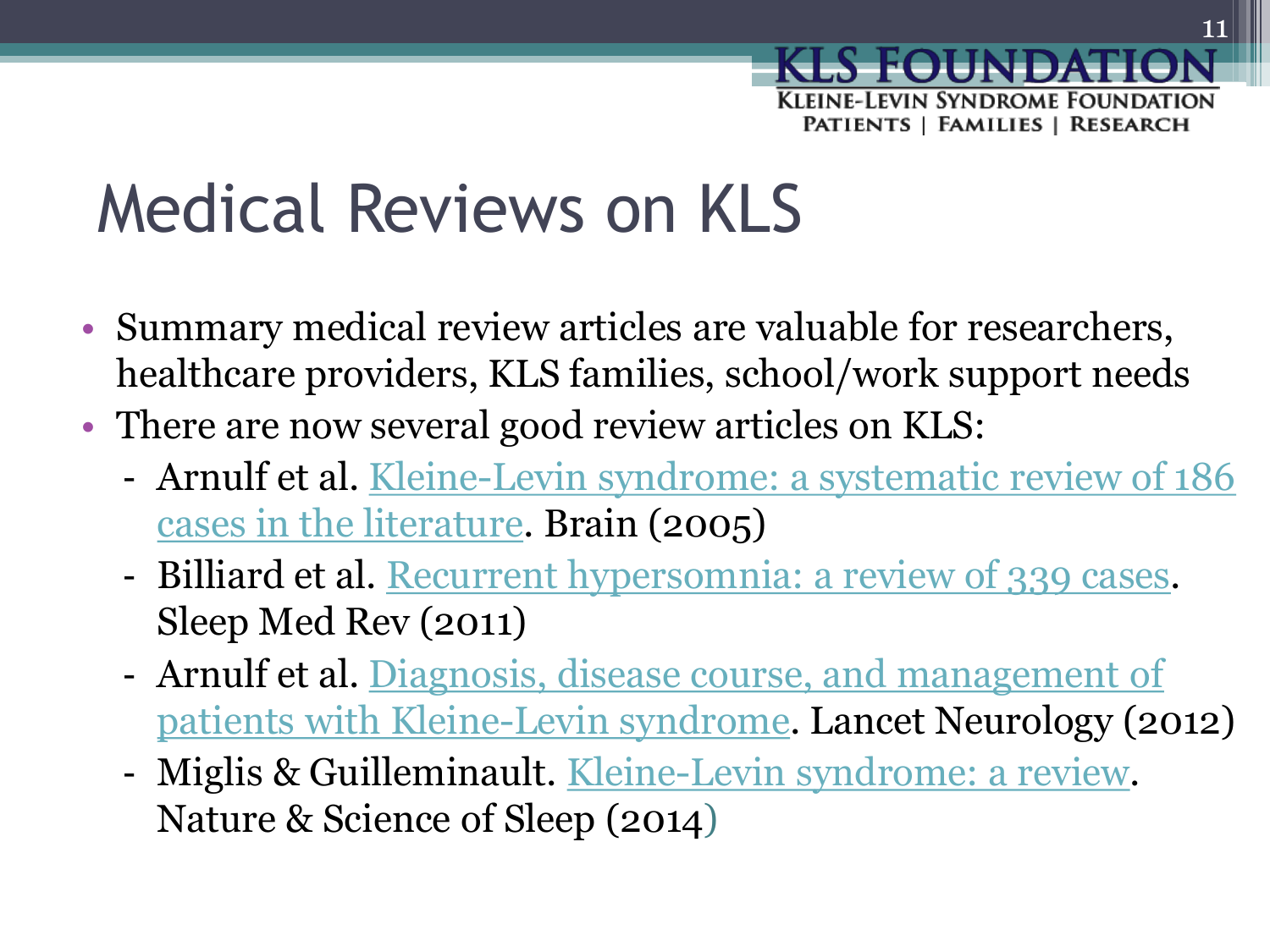### Kleine-Levin Syndrome Foundation Synopsis of Recent Studies<sup>PATIENTS | FAMILIES | RESEARCH</sup> as reported at 2015 KLS Symposium

<http://wasmcongress.com/s51>

- **Arnulf:** In a group of 140 KLS patients in France, found that 28% of patients had long (>30 day) episodes and confirmed more birth & developmental problems in KLS patients than controls (Arnulf, Annals of Neurology, 2015).
- **Arnulf:** Brain imaging study showed a lower functioning of some regions (cortical, thalamic and hypothalamic areas) during and between episodes (n=41) (Arnulf , Brain, 2014).
- **Arnulf:** Reported a benefit of lithium therapy over 2 years in 70 patients with severe KLS, compared to 49 patients with moderate KLS who were not given drug treatment. Patients treated with lithium spent one month less incapacitated per year than those without lithium (unpublished).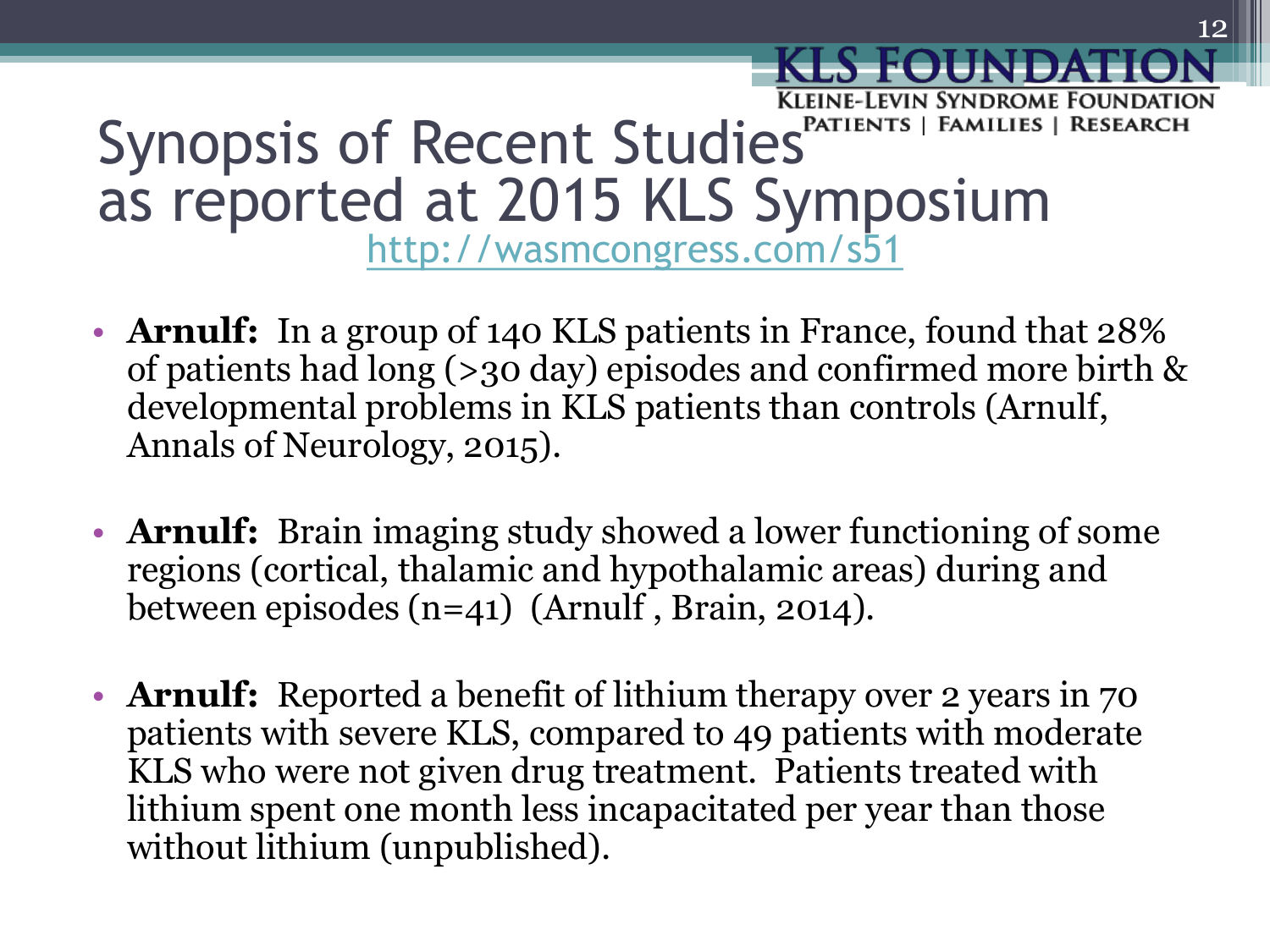### Synopsis of Recent Studies<sup>PATIENTS | FAMILIES | RESEARCH</sup> as reported at 2015 KLS Symposium

<http://wasmcongress.com/s51>

- **Mignot:** A genetic study with 600+ KLS samples collected worldwide found a genetic marker in KLS patients compared to controls. This same genetic locus has been reported to be involved in the risk of bipolar disorder.
- **Han:** Reported that appetite was decreased during KLS episodes in more than  $\frac{1}{54}$  % of Chinese patients, while hyperphagia was rarer. Analysis of CSF from up to 20 KLS patients during and between episodes demonstrated a trend for hypocretin to decrease from normal to intermediate levels between vs. during episodes. Found that blood pressure & heart rate monitored during 24 hr in KLS patients were consistently lower during than between episodes, suggesting a mild hypotension during episodes.

Kleine-Levin Syndrome Foundation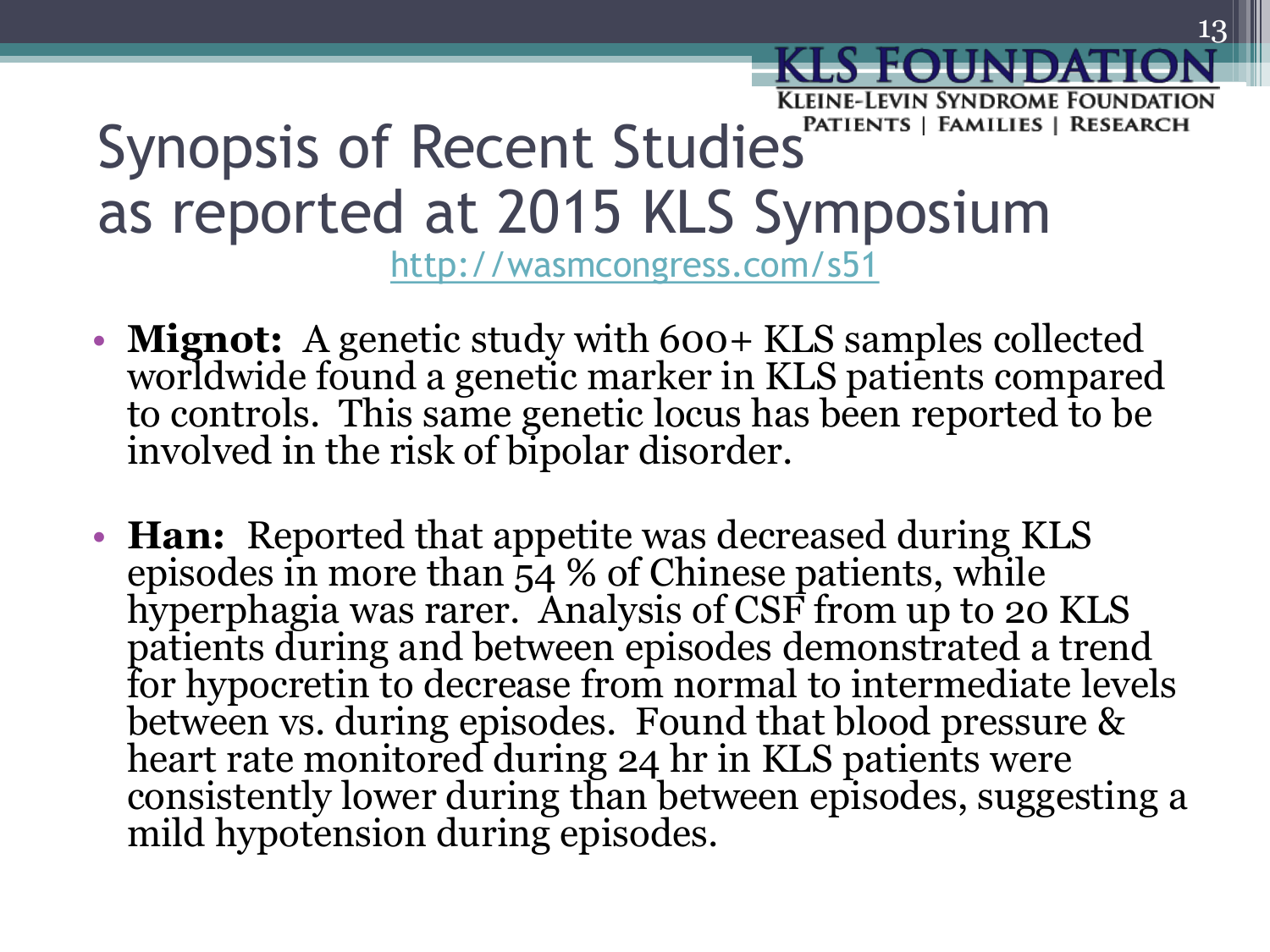### Synopsis of Recent Studies<sup>PATIENTS | FAMILIES | RESEARCH</sup> as reported at 2015 KLS Symposium

<http://wasmcongress.com/s51>

- **Huang:** Studied 30 children in Taiwan with KLS (20 followed for 5 years) finding the frequency of episode clearly decreased with time and cognitive function remained unchanged since KLS onset. SPECT brain imaging revealed some changes, notably in the left thalamus during and between episodes. MSLT latencies were shorter during than between KLS episodes. Other studies ruled out any similarity between primary narcolepsy and KLS.
- **Mayer:** Reported the beneficial treatment of 18 patients in Germany with lithium, some of them for more than 10 years, with relapses when stopping.

Kleine-Levin Syndrome Foundation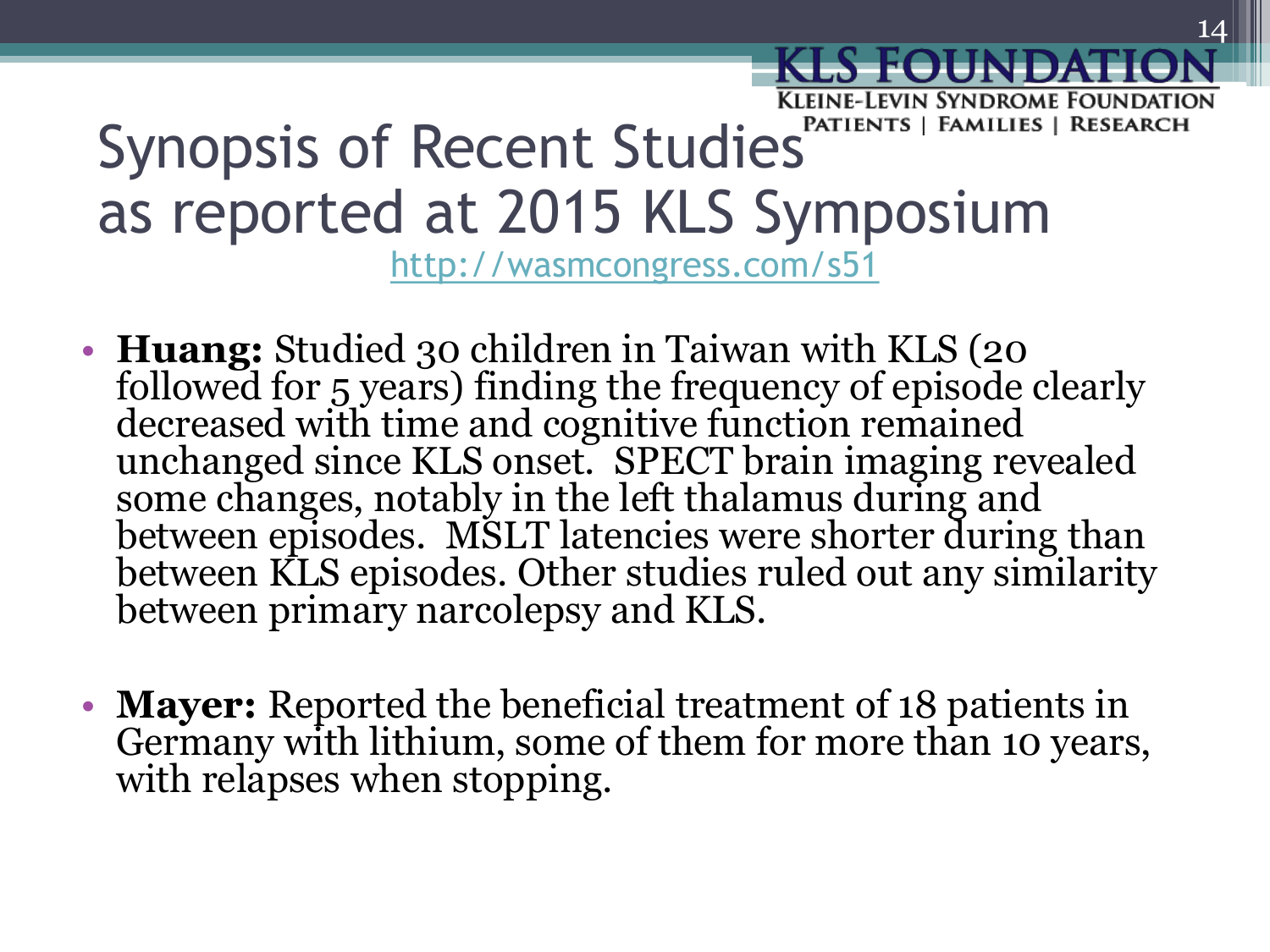# KLS – possible genetic marker?

- Many diseases have a subset of affected individuals with a genetic component or pre-disposition
- Initial epidemiological evidence suggests KLS not a genetic disease, however:
	- Higher than expected incidence of KLS in Jewish population
	- 5-10% multiplex families
- Ongoing studies by Mignot (Stanford U), with participation by >600 individuals with KLS over 10 years, has identified possible genetic markers
- Confirmatory studies underway, **more samples needed**

SYNDROME FOU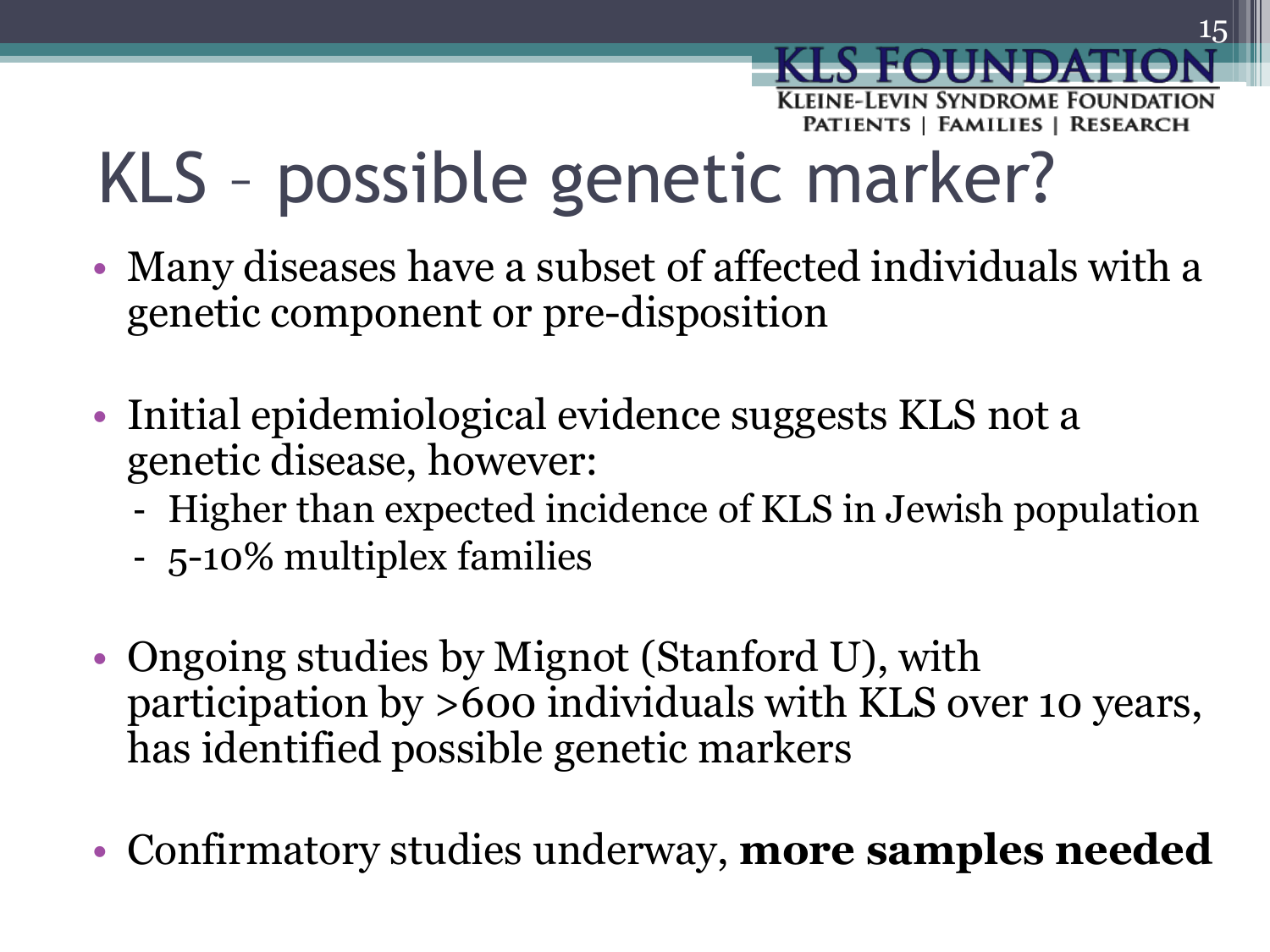# KLS Research Update Summary

- Over the past 15 years, there has been a growing and networked international KLS research effort
- Despite the research challenges and with ongoing hypotheses about the nature of KLS:
	- There is now a better understanding and medical description of KLS
	- A multi-disciplined research effort is underway to understand the medical cause of KLS
	- Emerging genetic results may provide a leap in KLS scientific studies
- Your participation in research and funding is key

vin Syndrome Foundat